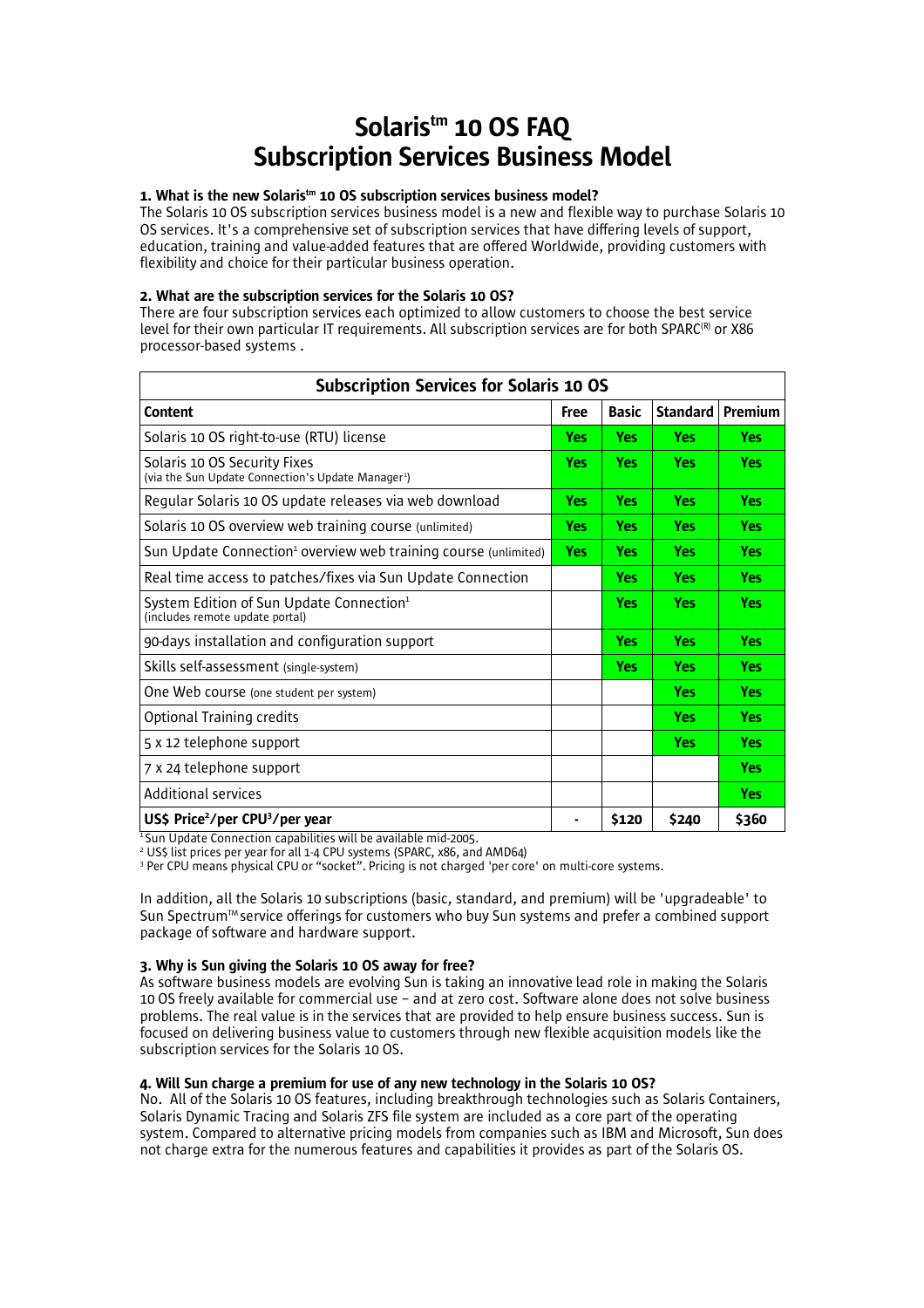# 5. Does this mean that the Solaris 10 OS support will be more expensive than alternative offerings?

No. In fact the subscription services for the Solaris 10 OS will be less expensive than most similar alternative offerings, especially at the low end of 1-4 CPU implementations. The Solaris 10 OS pricing starts from \$0 (no cost) up to \$360 per CPU (US\$ list price), per year for all SPARC® and X86 platforms - there is no price differential for deploying the Solaris 10 OS on SPARC<sup>(R)</sup> or X86 processor-based systems.

# 6. What is the Sun<sup>(tm)</sup> Update Connection (Update Manager and System Edition)?

The Sun Update Connection can allow customers to analyze and update their systems and stay up-todate from almost anywhere, while providing easy access to software baselines and updates. The connection can enable customers to stay informed with notifications from Sun, act locally using a single-system updater (Update Manager) and deploy remotely using a Sun-hosted update portal (System Edition of the Sun Update Connection). The Sun Update Connection, capability available mid-2005, can ensure everyone from the desktop to the enterprise can always be up-to-date.

# 7. Sun has stated that they will "open source" the Solaris OS, so why make the Solaris 10 OS free?

Open source is typically desired by a developer community while a right to use (RTU) license is typically addressing a runtime deployment need. With the Solaris 10 OS being made more freely available and with the plans to open source Solaris OS already announced, Sun can offer customers a comprehensive range of choice to meet their own operational needs and preferences.

| Sun's Solaris OS versus Red Hat Comparison |                        |                                           |                                        |                                          |  |  |
|--------------------------------------------|------------------------|-------------------------------------------|----------------------------------------|------------------------------------------|--|--|
| <b>Operating</b><br>System                 | <b>Open Source</b>     | <b>Free Right To Use</b><br>(RTU) License | <b>Subscription</b><br><b>Services</b> | <b>Future Release</b><br><b>Previews</b> |  |  |
| Solaris OS                                 | <b>Plans Announced</b> | Yes                                       | Yes                                    | <b>Yes, Software Express</b>             |  |  |
| <b>Red Hat</b>                             | <b>Fedora</b>          | No                                        | Yes                                    | No                                       |  |  |

# 8. Why have so many Solaris OS options?

Basically, freedom of choice for Sun customers. Here are some possible examples:

- ISVs or system integrators may find value in an Open Source release of the Solaris OS in order to develop applications or features specific to certain vertical markets or segments.
- Customers considering a move to the Solaris 10 OS may choose to use a free Solaris 10 OS right to use (RTU) license for evaluation before deploying throughout their environment.
- Customers wanting only upgrade, updates and operating system fixes can invest in the Solaris 10 OS Basic subscription service.
- Customers needing more comprehensive support levels and access in real-time to support personnel can invest in the Solaris 10 OS Standard or Premium subscription services.
- Customers wanting to see the future of the Solaris OS for their own planning may choose to use Software Express to evaluate what will be delivered in future releases of the Solaris OS.

# 9. Will Sun make previous versions of the Solaris OS free?

Previous versions of the Solaris OS will continue to be made available for non-commercial use through the Solaris OS Binary License Program and the Software Express program free of charge. The free right to use (RTU) license and the new subscription services announced only apply to the Solaris 10 OS.

# 10. Does this announcement impact existing Solaris OS support contracts?

No, if you already have a Solaris OS support contract you will continue to receive Solaris OS support under that agreement. For example, if you have a SunSpectrum $t<sup>tm</sup>$  contract you can automatically receive the Solaris 10 OS and support as part of the existing contract upgrade and update support feature. Of course, at contract renewal Customers can elect to renew their SunSpectrum<sup>tm</sup> contract or move to the subscription services for Solaris 10 OS.

# 11. Why should anyone care about the free Solaris 10 OS right to use (RTU) license?

Sun wants to make it easy for customers to get a commercial Solaris OS. Once someone tries it, we believe they will be inclined to adopt for a variety of reasons:

- Cost is off the table no charge for the Solaris 10 OS right to use (RTU) license.
- Subscription services for the Solaris 10 OS for typical deployments are up to 40% below the list price of alternative Linux offerings.
- New Solaris 10 OS features have resulted in up to 30x performance improvements for existing customer applications.